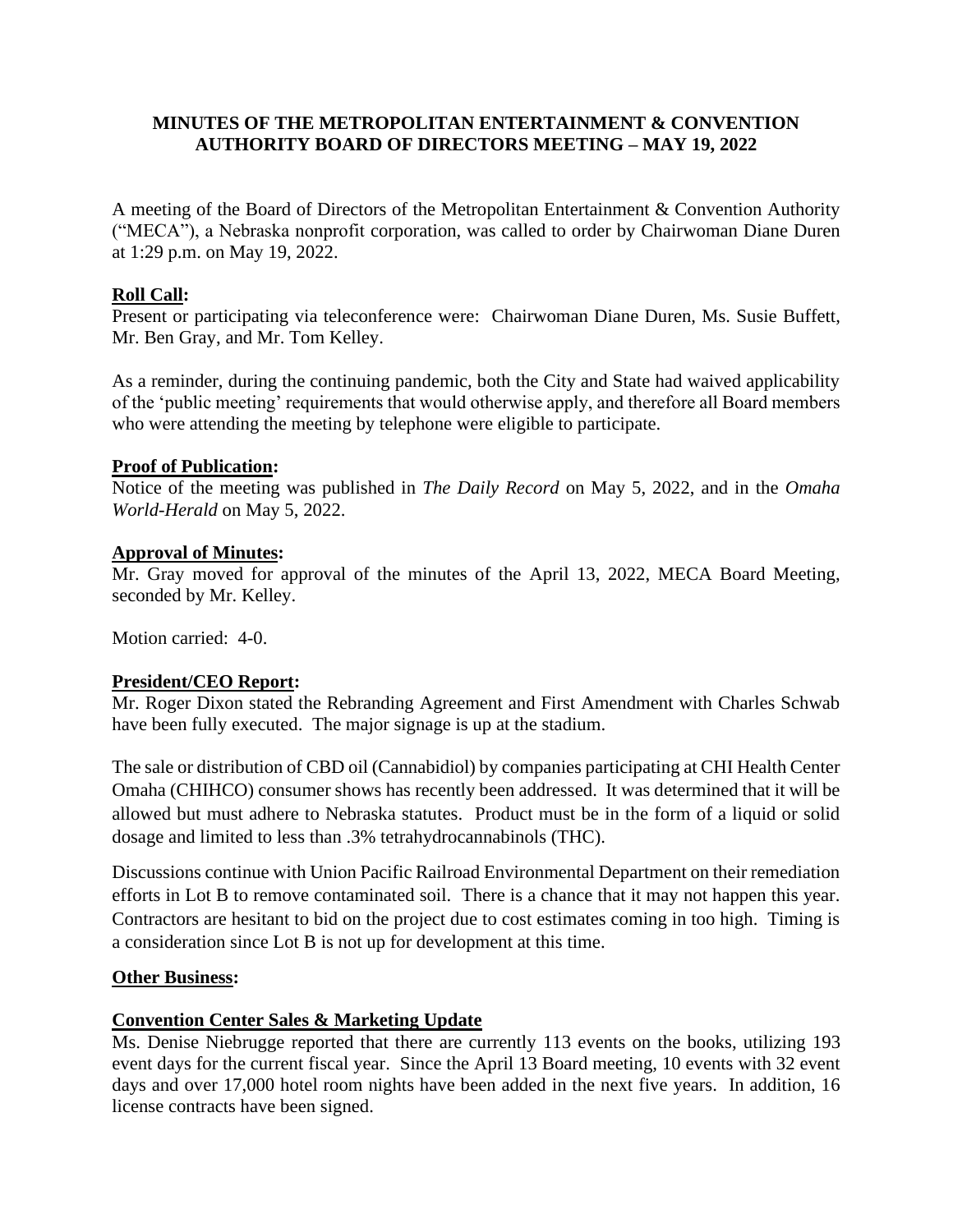# **Corporate Sales & Marketing Update**

Mr. Tom O'Gorman stated that since the last Board meeting on April 13, MECA has sold out two back-to-back Luke Combs shows. It is unlikely that a third show will be held.

Focus is shifting from CHIHCO to Charles Schwab Field Omaha (CSFO) as teams begin to arrive for the Big Ten Baseball Tournament this week. Following the tournament, preparations will begin for the 2022 Men's College World Series (CWS).

The last sponsorship agreement up for renewal was with First National Bank of Omaha (FNBO), which will be brought back to the Board in June. This will conclude all the renewal of sponsorships at CSFO.

There will be three more concerts announced before the start of CWS.

# **Operations & IT Update**

Mr. Kevin Raymond reported that operations are returning to normal, and attention is now at the stadium with set-up for the Big Ten Baseball Tournament this weekend. The schedule begins on Wednesday with four games per day. This tournament will allow operations to prepare for CWS.

On the agenda today for Board approval is a contract with Event Security Consulting & Operations, Inc. Their new technology will allow fans to pass through a scanning device without the need to be wanded/searched. Common items such as cellphones, sunglasses or wallets would be recognized and would not need to be removed prior to entering. This will enhance stadium security and ensure quicker ingress. Testing will be located at Gate 2 during the Big Ten Tournament.

MECA's job fair on April 27 went well with the addition of 25-30 new staff members for CSFO and The RiverFront. A new campaign was also started on Indeed.com that is producing a few applicants a day.

Lastly, the security bollards have been installed at CSFO, and the exterior signage for Charles Schwab have been hung, both completed ahead of schedule ahead of the Big Ten Baseball Tournament and CWS.

Mr. Kelley inquired as to what challenges the new CWS schedule presents and how might it affect the series. Mr. Raymond responded that the two items directly impacting the series are the weather and the teams who are playing. This new schedule will keep the momentum going and fans will appreciate two full weekends of baseball games.

# **Public Relations Update**

Ms. Kristyna Engdahl stated that April was a significant month for media monitoring efforts at CHI Health Center Omaha, mostly due to the annual Berkshire Hathaway Shareholder meeting. Coverage of the facility reached an estimated 2 billion people around the world with a total of just under 2,500 mentions, for a total publicity value of \$19 million, with pickup in *Yahoo! Finance*, *The Washington Post*, *Business Insider* and CNBC. Additionally, concert announcements and Bon Jovi's tour opener contributed to those numbers.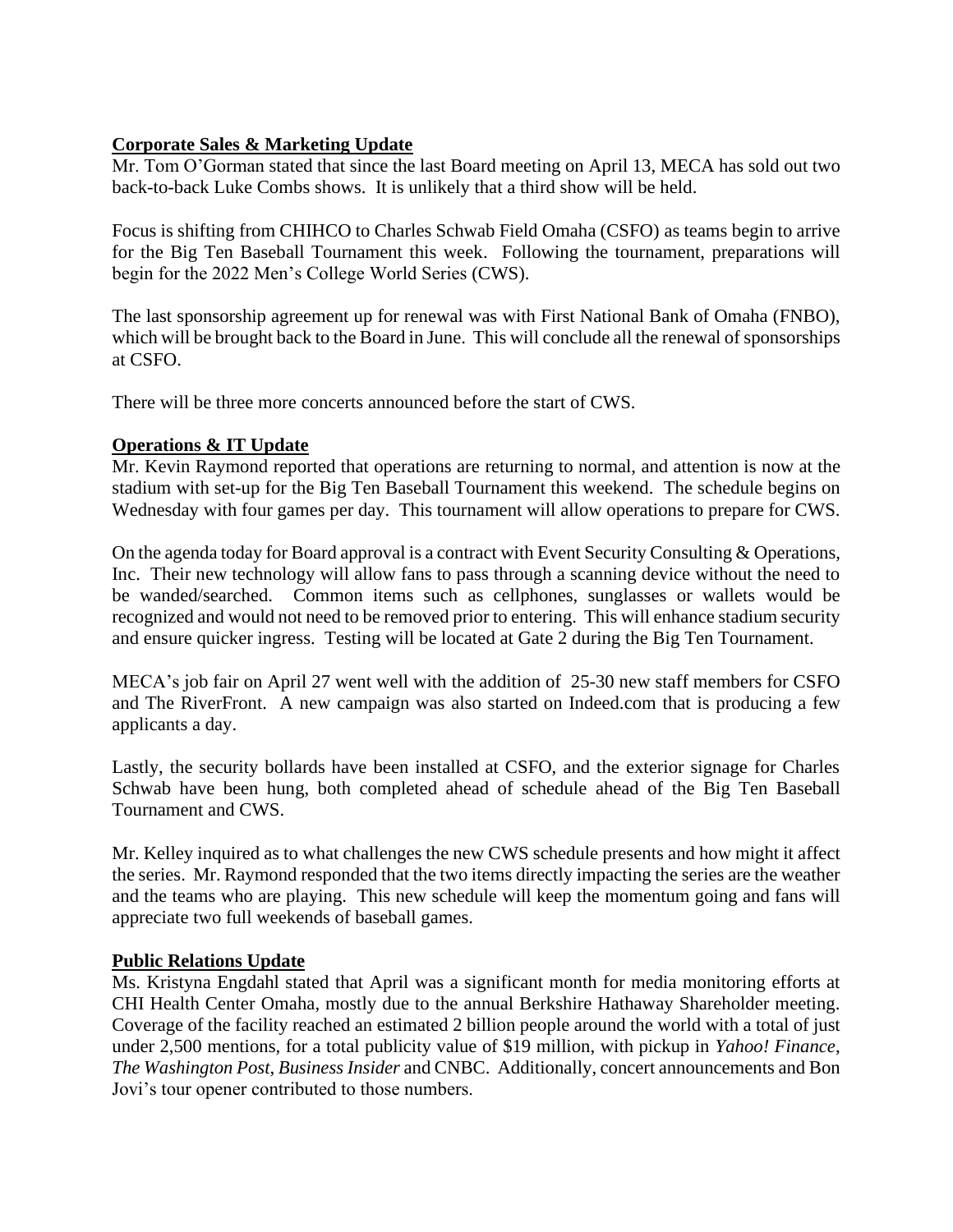The transition from TD Ameritrade Park Omaha to Charles Schwab Field Omaha has also been a point of curiosity for local media, with stories about the signage changes appearing across multiple outlets, and the *Omaha World-Herald* even pursuing a feature piece about MECA's contractor, Omaha Neon, where they saw some of the larger Charles Schwab Field pieces come to life.

Media requests have begun to talk about preparations for the Men's College World Series. The annual CWS press conference is planned for Wednesday, June 15 at 10:00 a.m. Equally important, with help from the Levy team, will be the return of the special CWS menu tasting, which is always a popular event and translates into fun stories.

# **Committee Updates:**

### **Internal Governance Committee**

Mr. Tom Kelley reported that the Internal Governance Committee met on Wednesday, May 11, 2022, at MECA's offices. In attendance were Chairwoman Duren, Mr. Bob Freeman, Mr. Tom Kelley, Mr. Roger Dixon, Ms. Diane Mills, and Mr. Stephen Curtis, City of Omaha Finance Director.

The Committee reviewed the March Financial Statements, which were strong. After overviews from and discussions with Ms. Mills, the Committee found the report to be reasonable compared to plan and prior periods, and consistent with standard MECA accounting practices.

A number of the cash reserves and investments have been shifted from noninterest-bearing bank accounts to short-term U.S. Treasuries with favorable results.

### **Contract Approvals:**

Chairwoman Duren indicated there are four contracts requiring Board approval.

### Buller

**RESOLVED,** that the Agreement between MECA and Buller to provide portable sinks to be used at portable food and beverage locations throughout CHI Health Center Omaha and Charles Schwab Field Omaha, as more fully described on the attached summary, is hereby approved, and Roger Dixon as President/CEO is authorized on behalf of MECA to execute the Agreement following its finalization in a form reasonably approved by counsel.

Chairwoman Duren invited public and Board comment and asked for a motion.

Moved by Mr. Gray seconded by Mr. Kelley.

Motion carried: 4-0

#### Host Coffee Services, Inc.

**RESOLVED,** that the Advertising/Sponsorship Agreement between MECA and Host Coffee Services, Inc. for advertising at CHI Health Center Omaha, as more fully described on the attached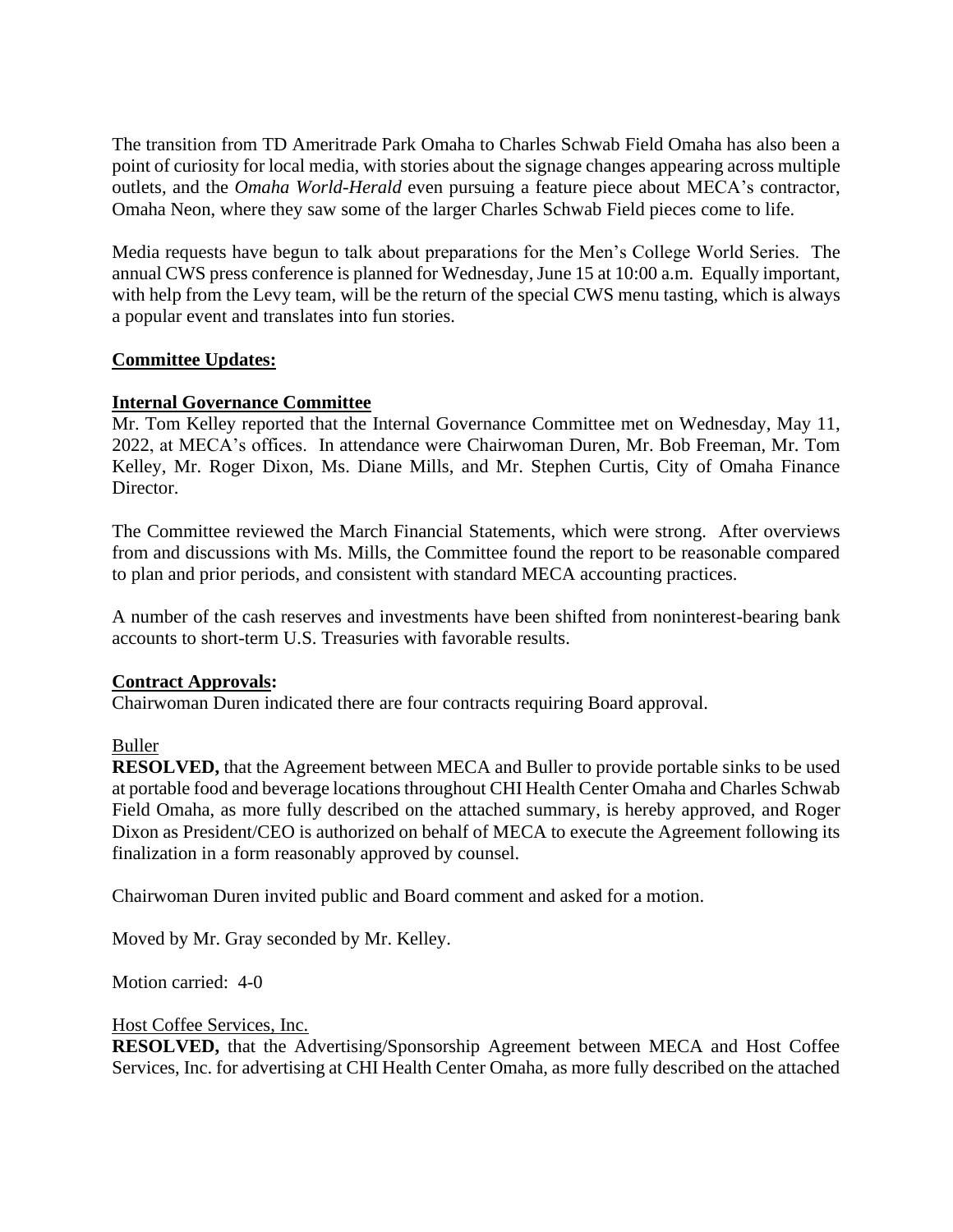summary, is hereby approved, and Roger Dixon as President/CEO is authorized to execute this agreement following its finalization in a form reasonably approved by counsel.

Chairwoman Duren invited public and Board comment and asked for a motion.

Moved by Mr. Kelley seconded by Mr. Gray.

Motion carried: 4-0

### Event Security Consulting & Operations, Inc.

**RESOLVED,** that the Agreement between MECA and Event Security Consulting & Operations, Inc. for the rental and support of twenty (20) OpenGate metal detectors to be used at all entry points of Charles Schwab Field Omaha for the duration of the 2022 NCAA® Men's College World Series, as more fully described on the attached summary, is hereby approved, and Roger Dixon as President/CEO is authorized on behalf of MECA to execute the Agreement following its finalization in a form reasonably approved by counsel.

Chairwoman Duren invited public and Board comment and asked for a motion.

Moved by Mr. Gray seconded by Mr. Kelley.

Motion carried: 4-0

#### Omaha Creative Group, Inc.

**RESOLVED,** that the Advertising/Sponsorship Agreement between MECA and Omaha Creative Group, Inc. for advertising, as more fully described on the attached summary, is hereby approved, and Roger Dixon as President/CEO is authorized to execute this agreement following its finalization in a form reasonably approved by counsel.

Chairwoman Duren invited public and Board comment and asked for a motion.

Moved by Mr. Gray seconded by Mr. Kelley.

Motion carried: 4-0

### **Next Board Meeting**

The next Board of Directors Meeting is scheduled for Tuesday, June 14, 2022, at 9:15 a.m. in the MECA Board Room.

#### **Executive Session**

Chairwoman Duren stated the time is 1:49 p.m. and invited a Motion to enter into closed Executive Session for purposes of discussing personnel, real estate and potential claims matters.

A Motion to go into Executive Session for these specified purposes was made by Mr. Gray, seconded by Mr. Kelley.